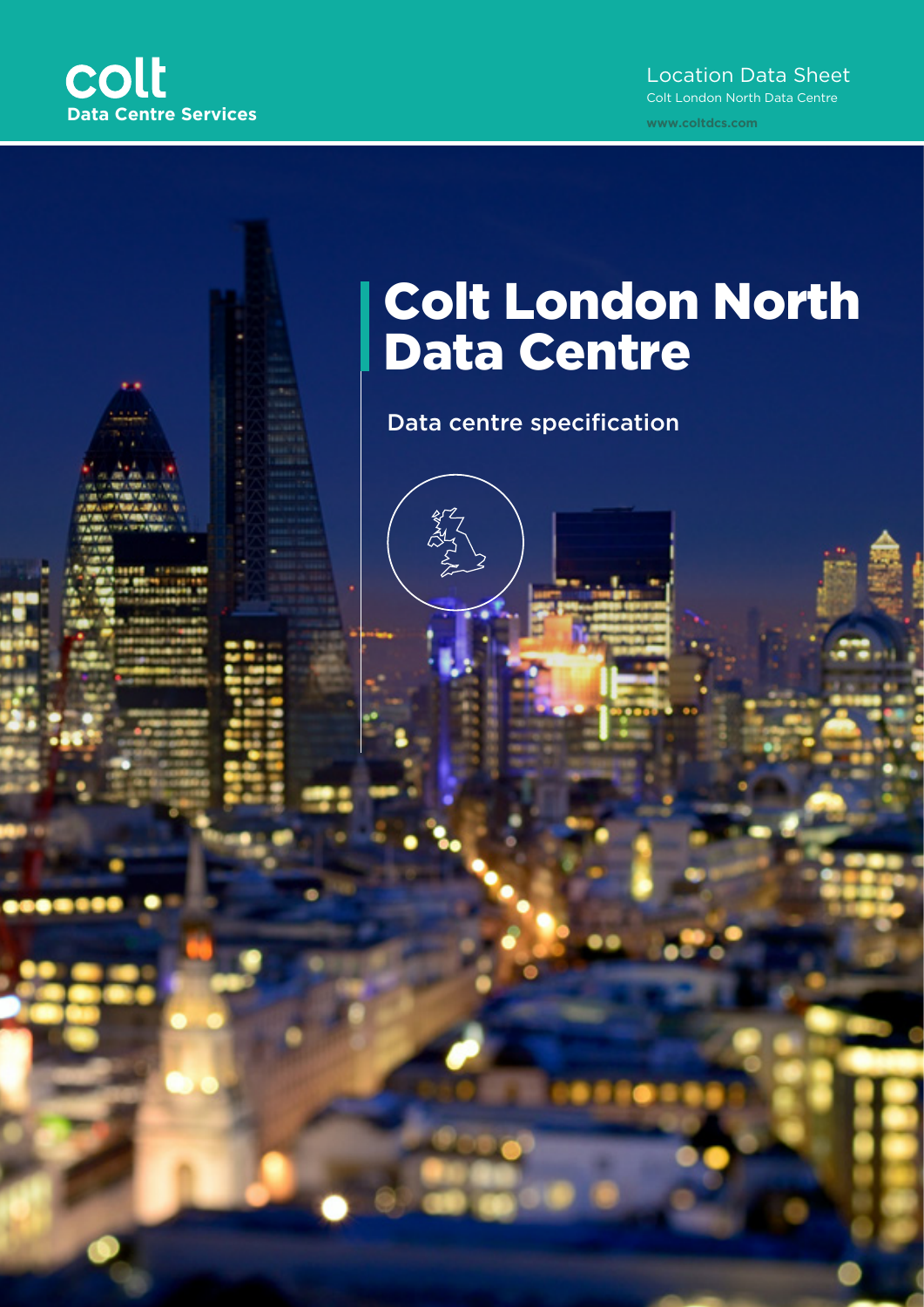# Colt London North Data Centre

# Powered by 38MVA

**Colt London North Data Centre has over 12,500sqm of secure and flexible space providing market leading services.**

## **Highly efficient carrier neutral data centre facility in London**

Colt London North Data Centre is a state of the art carrier neutral facility situated just 30 minutes train journey north of London's Kings Cross station. The data centre offers industry leading power efficiency within discreet space with dedicated mechanical and electrical infrastructure for each customer.

Space and power can be scaled to meet your business critical needs with flexible options for power density and resilience.

## **Service excellence**

- The prestigious Uptime institute's management and operations (M&O) stamp of approval awarded
- High level of reliability and resilience
- Consistent and efficient service delivery
- ITIL based service management methodology
- ISO 14001 and ISO 27001 certified

Our team is responsible for the entire mechanical and electrical infrastructure within our Colt London North Data Centre. This includes management of the data halls, capacity management, security, energy procurement and the programme of planned preventative and corrective maintenance work.

With a single point of contact, you can be sure of the highest level of service to support your data centre needs 24/7.

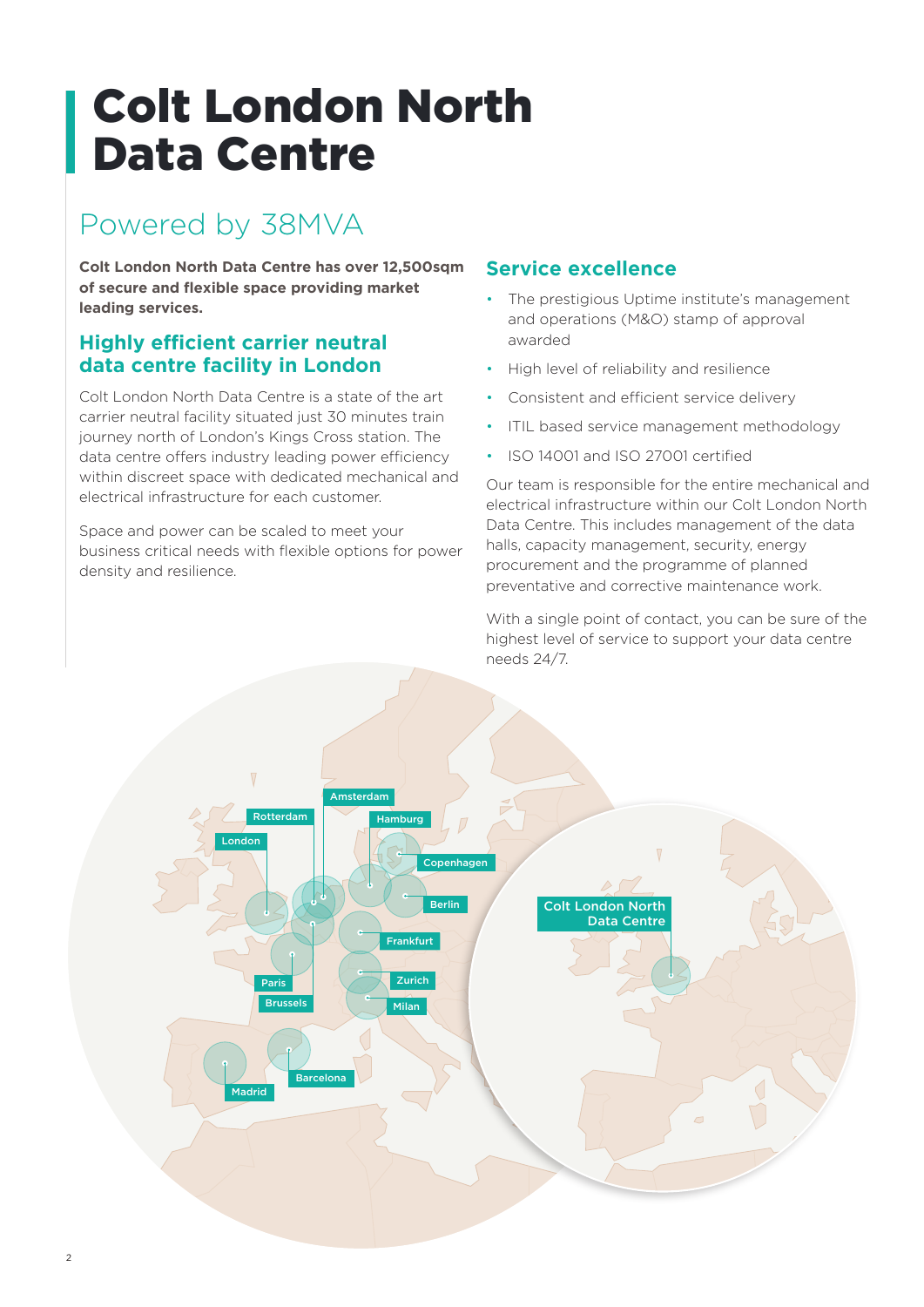